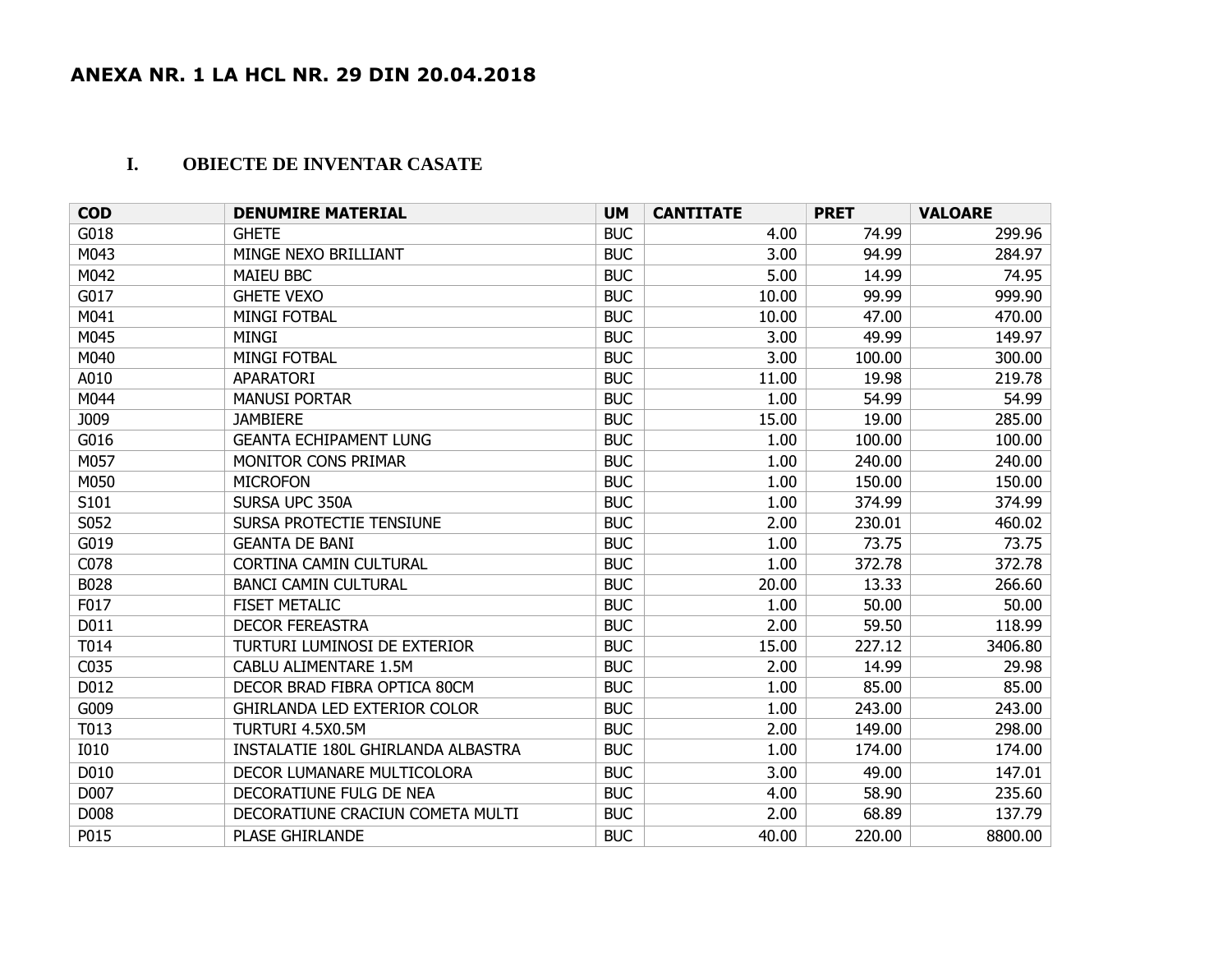| <b>I014</b> | INSTALATIE 180L GHIR.EXT.ALBS 5M        | <b>BUC</b> | 1.00  | 167.00  | 167.00   |
|-------------|-----------------------------------------|------------|-------|---------|----------|
| <b>I019</b> | <b>INDICATOARE COMUNA</b>               | <b>BUC</b> | 2.00  | 95.20   | 190.40   |
| S039        | STALPI CU DOUA INDICATOARE              | <b>BUC</b> | 40.00 | 350.00  | 14000.00 |
| <b>I018</b> | INDICATOR MARCAJ COMUNA                 | <b>BUC</b> | 1.00  | 1000.00 | 1000.00  |
| C017        | COVOR INTRARE ASTROTURF LAT 91CM        | M          | 0.60  | 89.99   | 53.99    |
| A013        | <b>AVIZIER PERETE</b>                   | <b>BUC</b> | 1.00  | 208.25  | 208.25   |
| L031        | <b>LANCE LEMN DRAPEL</b>                | <b>BUC</b> | 2.00  | 36.89   | 73.78    |
| T015        | <b>TAMBUR CABLU 50M</b>                 | <b>BUC</b> | 1.00  | 205.00  | 205.00   |
| C053        | CEAS PROGRAMATOR ZILNIC ANALOGIC ALION  | <b>BUC</b> | 1.00  | 110.00  | 110.00   |
| C075        | <b>CEAS PROGRAMATOR ZILNIC</b>          | <b>BUC</b> | 2.00  | 120.00  | 240.00   |
| C071        | <b>CORP STRADAL</b>                     | <b>BUC</b> | 34.00 | 55.00   | 1870.00  |
| C069        | CORP S65 101 ECHIPAT                    | <b>BUC</b> | 23.00 | 425.78  | 9792.94  |
| L025        | <b>LAMPA STRADALA E27</b>               | <b>BUC</b> | 30.00 | 51.00   | 1530.00  |
| L021        | <b>LAMPA MALAGA</b>                     | <b>BUC</b> | 8.00  | 425.79  | 3406.32  |
| B027        | <b>BRAT STRADAL DUBLU</b>               | <b>BUC</b> | 30.00 | 121.99  | 3659.70  |
| B023        | <b>BRAT STRADAL</b>                     | <b>BUC</b> | 34.00 | 19.00   | 646.00   |
| D006        | DRUJBA HS 45                            | <b>BUC</b> | 1.00  | 1780.00 | 1780.00  |
| F005        | FOARFECA VIE OTEL 16MM 40008/BC PROLINE | <b>BUC</b> | 2.00  | 16.00   | 31.99    |
| G001        | <b>GHIRLANDA TRICOLORA</b>              | <b>BUC</b> | 8.00  | 100.00  | 800.00   |
| A003        | ALIMENTATOR CAMERA VIDEO                | <b>BUC</b> | 1.00  | 60.25   | 60.25    |
| A001        | APARAT CAFEA PHILIPS HD7446             | <b>BUC</b> | 1.00  | 139.90  | 139.90   |
| L015        | LOPATA FRANKFURT 1108                   | <b>BUC</b> | 1.00  | 14.25   | 14.25    |
| D001        | DRAPEL RO EXTERIOR                      | <b>BUC</b> | 32.00 | 25.00   | 800.00   |
| C046        | CENTRALA TELEFONICA HOMEVOX             | <b>BUC</b> | 1.00  | 671.00  | 671.00   |
| C042        | COASA NR.8                              | <b>BUC</b> | 3.00  | 42.00   | 126.00   |
| F013        | FURTUN CLASIC 1/2 20M                   | <b>BUC</b> | 1.00  | 84.00   | 84.00    |
| L003        | <b>LANCE DIN LEMN</b>                   | <b>BUC</b> | 32.00 | 6.00    | 192.00   |
| <b>I011</b> | IMPRIMANTA LASER A4 BROTHER 1470        | <b>BUC</b> | 1.00  | 170.00  | 170.00   |
| C041        | CAZMA CU COADA LEMN                     | <b>BUC</b> | 1.00  | 28.99   | 28.99    |
| P021        | POLIZOR 840W 125MM MAKI                 | <b>BUC</b> | 1.00  | 359.00  | 359.00   |
| T016        | TELEFON WIRELESS PANASONIC              | <b>BUC</b> | 1.00  | 181.04  | 181.04   |
| P020        | PISTOL STROPIRE JET REGLABIL            | <b>BUC</b> | 1.00  | 29.98   | 29.98    |
| C045        | CAMERA VIDEO EXTERIOR COLOR+CARCASA     | <b>BUC</b> | 1.00  | 785.28  | 785.28   |
| S028        | SURSA UPS EFFEKTA                       | <b>BUC</b> | 1.00  | 275.00  | 275.00   |
| P024        | PRINTER CARTRIDGE SAMSUNG               | <b>BUC</b> | 1.00  | 450.00  | 450.00   |
| H006        | HARLET TOPER+COADA                      | <b>BUC</b> | 4.00  | 31.55   | 126.18   |
| S026        | SET 2 POLIZOARE 230/125MM               | <b>BUC</b> | 1.00  | 317.97  | 317.97   |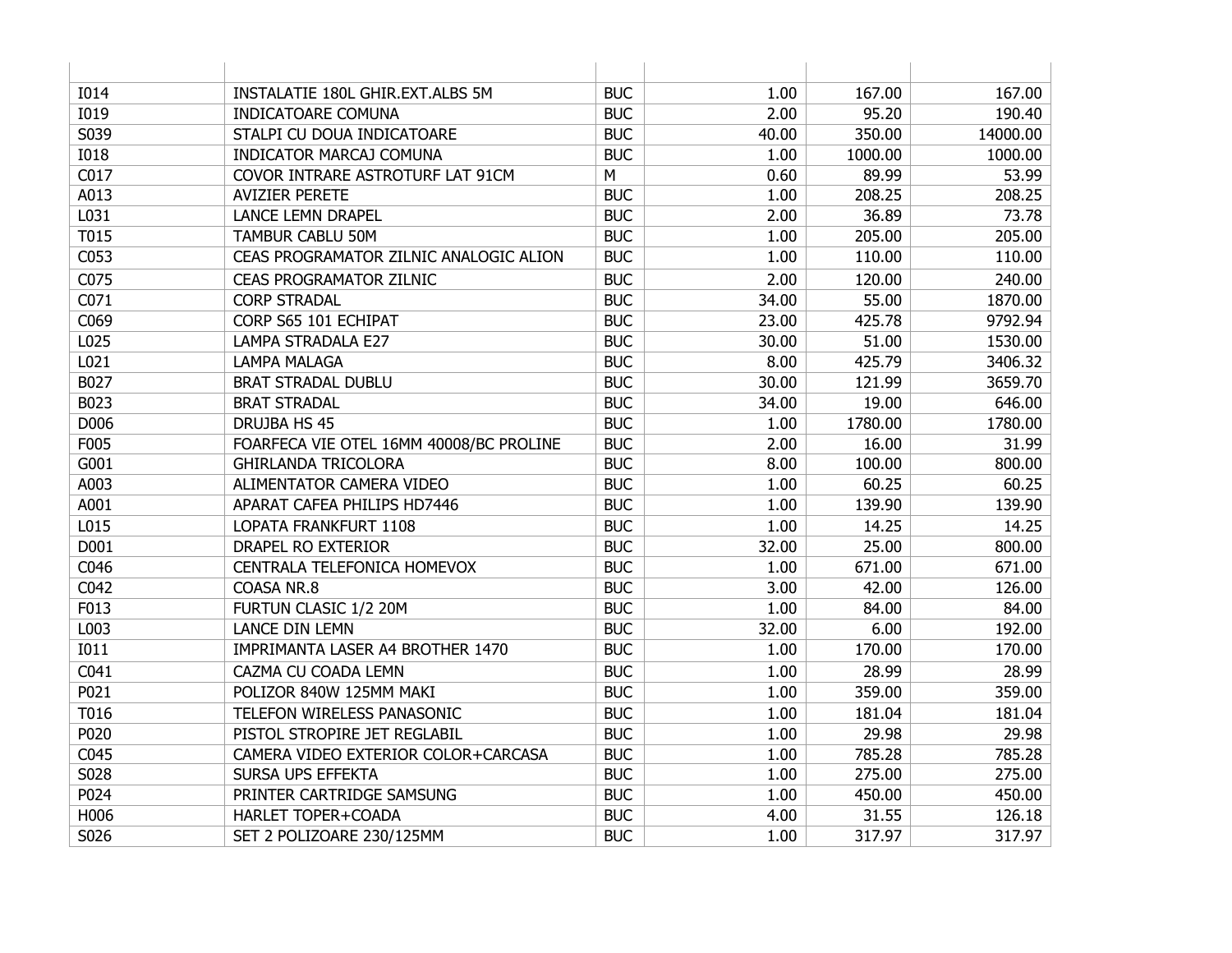| H007        | HARTI DE PERETE 122X88                                  | <b>BUC</b> | 5.00  | 146.32  | 731.60  |
|-------------|---------------------------------------------------------|------------|-------|---------|---------|
| T017        | <b>TELEFON DENT</b>                                     | <b>BUC</b> | 1.00  | 85.00   | 85.00   |
| U003        | UNITATE HDD SATA WESTERN DIGITAL DVR 8<br><b>CANALE</b> | <b>BUC</b> | 1.00  | 620.00  | 620.00  |
| M033        | MONITOR 19" LCD PTR DVR 8 CANALE                        | <b>BUC</b> | 1.00  | 488.83  | 488.83  |
| A004        | ACUMULATOR CAMERA VIDEO                                 | <b>BUC</b> | 3.00  | 122.76  | 368.28  |
| <b>B008</b> | BATERIE MONOCOMANDA LAVOAR                              | <b>BUC</b> | 2.00  | 79.99   | 159.98  |
| A002        | <b>ACUMULATOR 72AH</b>                                  | <b>BUC</b> | 1.00  | 360.00  | 360.00  |
| M032        | MATERIALE DIVERSE PRIZE MUFE BANDA<br><b>COLIERE</b>    | <b>BUC</b> | 1.00  | 592.05  | 592.05  |
| M032        | MATERIALE DIVERSE PRIZE MUFE BANDA<br><b>COLIERE</b>    | <b>BUC</b> | 1.00  | 118.10  | 118.10  |
| D016        | <b>DVR SUPRAVEGHERE 8 CAMERE</b>                        | <b>BUC</b> | 1.00  | 1734.76 | 1734.76 |
| C057        | <b>CAMERA WEB MICROSOFT</b>                             | <b>BUC</b> | 1.00  | 111.28  | 111.28  |
| C058        | CAMERE SUPRAVEGHERE COLOR DE EXTERIOR                   | <b>BUC</b> | 1.00  | 804.76  | 804.76  |
| D043        | <b>DETECTOR RADAR</b>                                   | <b>BUC</b> | 1.00  | 610.00  | 610.00  |
| C067        | COSURI DE GUNOI 50L                                     | <b>BUC</b> | 10.00 | 217.75  | 2177.50 |
| C098        | CAMERA FOTO DELUXE                                      | <b>BUC</b> | 1.00  | 485.00  | 485.00  |
| S086        | STAMPILA LEMN CONSILIU                                  | <b>BUC</b> | 1.00  | 10.00   | 10.00   |
| E012        | ECHIPAMENTE SONORIZARE                                  | <b>BUC</b> | 5.00  | 757.44  | 3787.20 |
| S094        | SURSA 400 HUSI                                          | <b>BUC</b> | 1.00  | 77.26   | 77.26   |
| S088        | STAMPILA SE APROBA                                      | <b>BUC</b> | 1.00  | 10.00   | 10.00   |
| J010        | <b>JALUZELE</b>                                         | <b>BUC</b> | 2.00  | 124.44  | 248.88  |
| S071        | <b>STEMA</b>                                            | <b>BUC</b> | 2.00  | 23.56   | 47.12   |
| L032        | <b>LUSTRA</b>                                           | <b>BUC</b> | 4.00  | 30.00   | 120.00  |
| C039        | <b>CLESTE DULGHER 25CM</b>                              | <b>BUC</b> | 1.00  | 11.00   | 11.00   |
| C040        | <b>CLESTE COMBINAT 200M</b>                             | <b>BUC</b> | 2.00  | 12.00   | 24.01   |
| C038        | CIOCAN MECANIC FORJAT 800G+COADA                        | <b>BUC</b> | 2.00  | 20.00   | 40.00   |
| M023        | MISTRIE INOX SERIA 26 16X11                             | <b>BUC</b> | 1.00  | 11.00   | 11.00   |
| G008        | <b>GLETIERA</b>                                         | <b>BUC</b> | 1.00  | 22.00   | 22.00   |
| L013        | LOPATA AURIE                                            | <b>BUC</b> | 3.00  | 23.00   | 69.01   |
| G007        | <b>GREBLA ZN 18 DINTI</b>                               | <b>BUC</b> | 6.00  | 22.00   | 131.99  |
| F011        | <b>FOARFECE VIE 205</b>                                 | <b>BUC</b> | 2.00  | 13.00   | 25.99   |
| C036        | CANCIOC ZINCAT EXTRA                                    | <b>BUC</b> | 1.00  | 16.00   | 16.00   |
| L014        | LOPATA MARE CU COADA Z                                  | <b>BUC</b> | 3.00  | 33.00   | 98.99   |
| C037        | COADA UNELTE GRADINA FAG                                | <b>BUC</b> | 6.00  | 11.00   | 65.99   |
| S014        | SECURE CU MANER LEMN 1.6KG                              | <b>BUC</b> | 1.00  | 106.99  | 106.99  |
| M016        | MISTRIE INOX 18CM                                       | <b>BUC</b> | 1.00  | 30.00   | 30.00   |